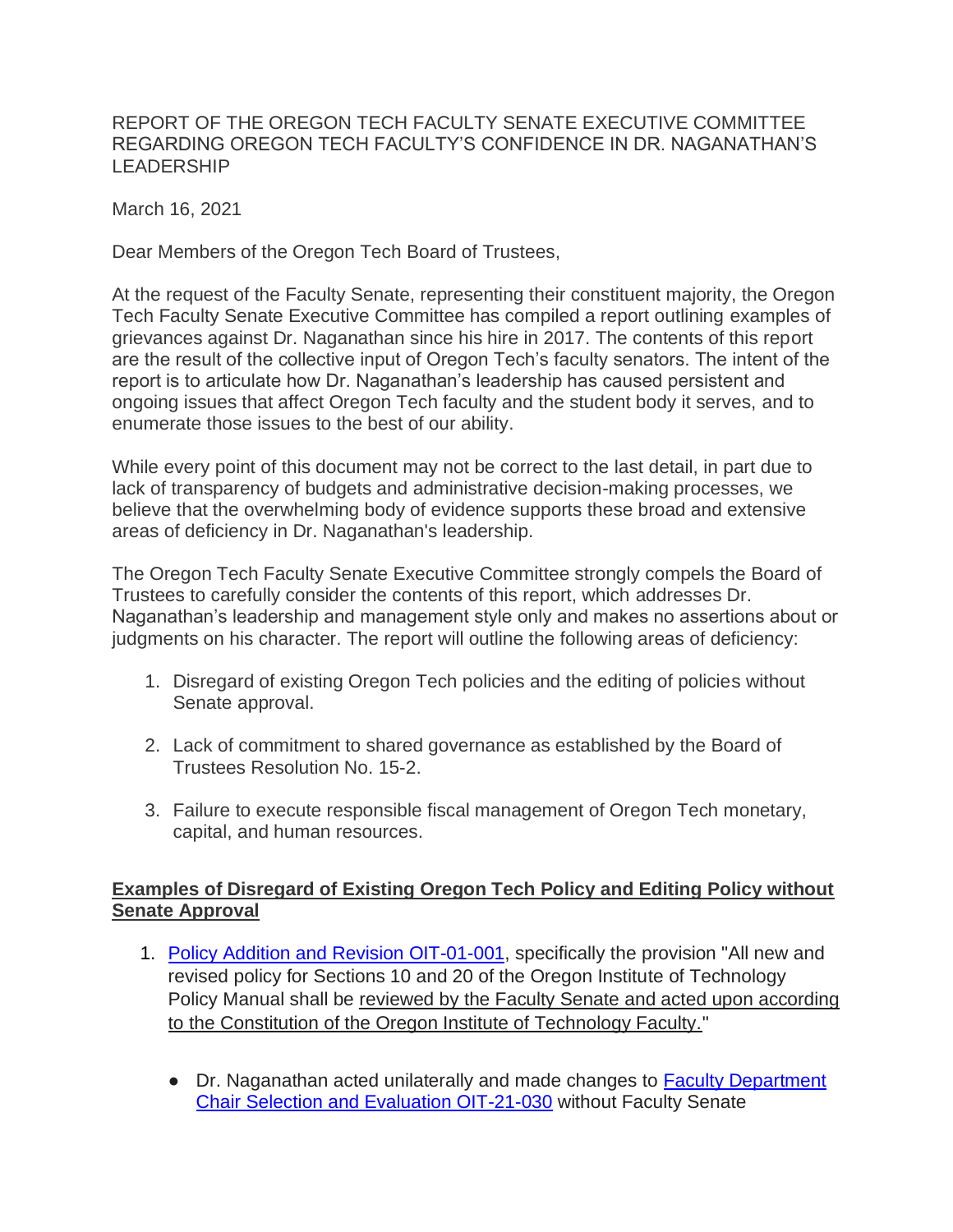recommendation, and as such, this is the only policy directly affecting faculty (as chairs are still faculty) signed by Dr. Naganathan, solely.

- 2. [Tenure Indefinite Tenure Selection OIT-20-030](https://www.oit.edu/sites/default/files/2020/documents/tenure-indefinite-tenure-selection-oit-20-030.pdf) has a specific provision stating "All parties shall abide by the timeline set forth in this policy. However, the Dean or Provost may modify the timeline if either determines a reasonable need to do so**,** but not by greater than 90 days and with notice to the affected faculty."
	- One faculty member's progress toward tenure and promotion was halted in violation of the timeline set in OIT-20-030 without recourse to appeal.
- 3. [Academic Rank and Tenure for Unclass Administrators OIT-20-231](https://www.oit.edu/sites/default/files/2020/documents/academic-rank-and-tenure-for-unclass-administrators-oit-20-231.pdf) states that "1. Unclassified administrators employed on fixed-term renewable appointments will not be awarded tenure, except as may be earned in 'Granting of Academic Rank to Unclassified Administrators' 2.c. Unclassified administrators are eligible for multi-year contracts at the discretion of the President."
	- Dr. Naganathan and other senior administrators were granted tenure immediately upon hire.
- 4. [Faculty Compensation OIT-20-015.](https://www.oit.edu/sites/default/files/2020/documents/faculty-compensation-oit-20-015.pdf) Listed below are the specific provisions in the policy, coupled with examples of noncompliance:
	- Section 5, under "Increases to Base Salary," the policy states that "The COLA adjustment will be a minimum of 2% per year. If the CPI is greater than 2%, the FCC, with the approval of the Faculty Senate, will recommend to the provost whether available funds above 2% will be used for COLA, market, equities, or merit."
		- o Oregon Tech faculty have not received this COLA adjustment for 3 years, and for many years COLAs have been below the CPI without consulting FCC.
	- Section 6, under "Increases to Base Salary", the policy states "The FCC and Provost's Office will examine and make recommendations on salary levels in the university as a whole, salary disparity among departments/disciplines, minimum salary levels (institutional floor data and comparator data) and salary compression. Such review will take place on a biennial basis."
		- o At least one department has experienced several instances where new hires were compensated more than seasoned, experienced faculty members. This has led to severe compression within that department, and no resolution has been proposed to address this inequity.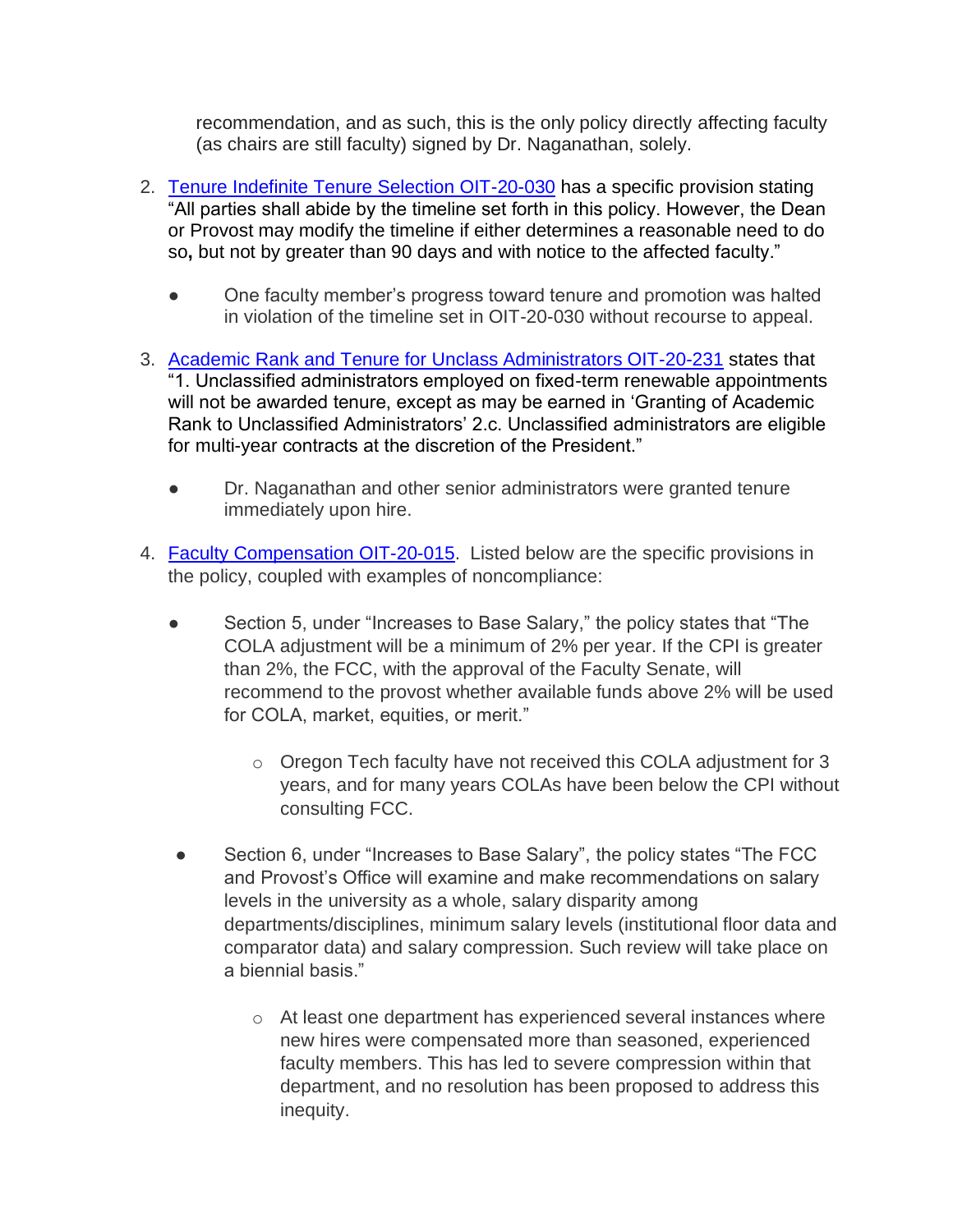- The section "Salary Administration" states, "Overall administration of the faculty compensation policy is the responsibility of the provost, or designee, in collaboration with the Faculty Compensation Committee (FCC), the vice president of finance, and subject to the direction of the president. The FCC is a Faculty Senate standing committee whose membership is appointed by the Faculty Senate President. The committee will meet to review and address faculty compensation issues. In the second year of each biennium, the committee will review and make recommendations regarding institutional floors and market equity adjustments. The committee will also make recommendations to the president and provost in determining the allocation of available compensation funds."
	- o Senior administration refuses to grant FCC's requests for a meeting.
- The section "Comparator Adjustments" states, "The Provost's Office will direct institutional research (IR) to collect College and University Professional Association (CUPA) data by discipline from OUS-approved list of comparator institutions for OT. If data are not available for a discipline, the academic department, with the final approval of the FCC and the provost, will determine a list of comparators based on the criteria established by the state system in the document 'Developing Peer Groups for the Oregon University System: From Politics to Analysis (and Back).'" The same policy states, "Comparator floors are 87.5% of the abovecalculated averages."
	- $\circ$  Previous senior administrators commissioned a 3<sup>rd</sup> party firm (MGT) of America), to conduct a study to either discount or corroborate the established CUPA data, and whose services cost Oregon Tech \$50,000. The MGT of America report corroborated the CUPA data, and Dr. Naganathan's response was to create an "Independent Compensation Committee" comprised of Oregon Tech personnel in response to the report. The results of the "Independent Compensation Committee" concluded that CUPA data, selections of FCC comparators, and the MGT of America report were all incorrect.
	- o A substantial number of Oregon Tech faculty members' compensation remains below the floor, with no plan to remediate the deficiency.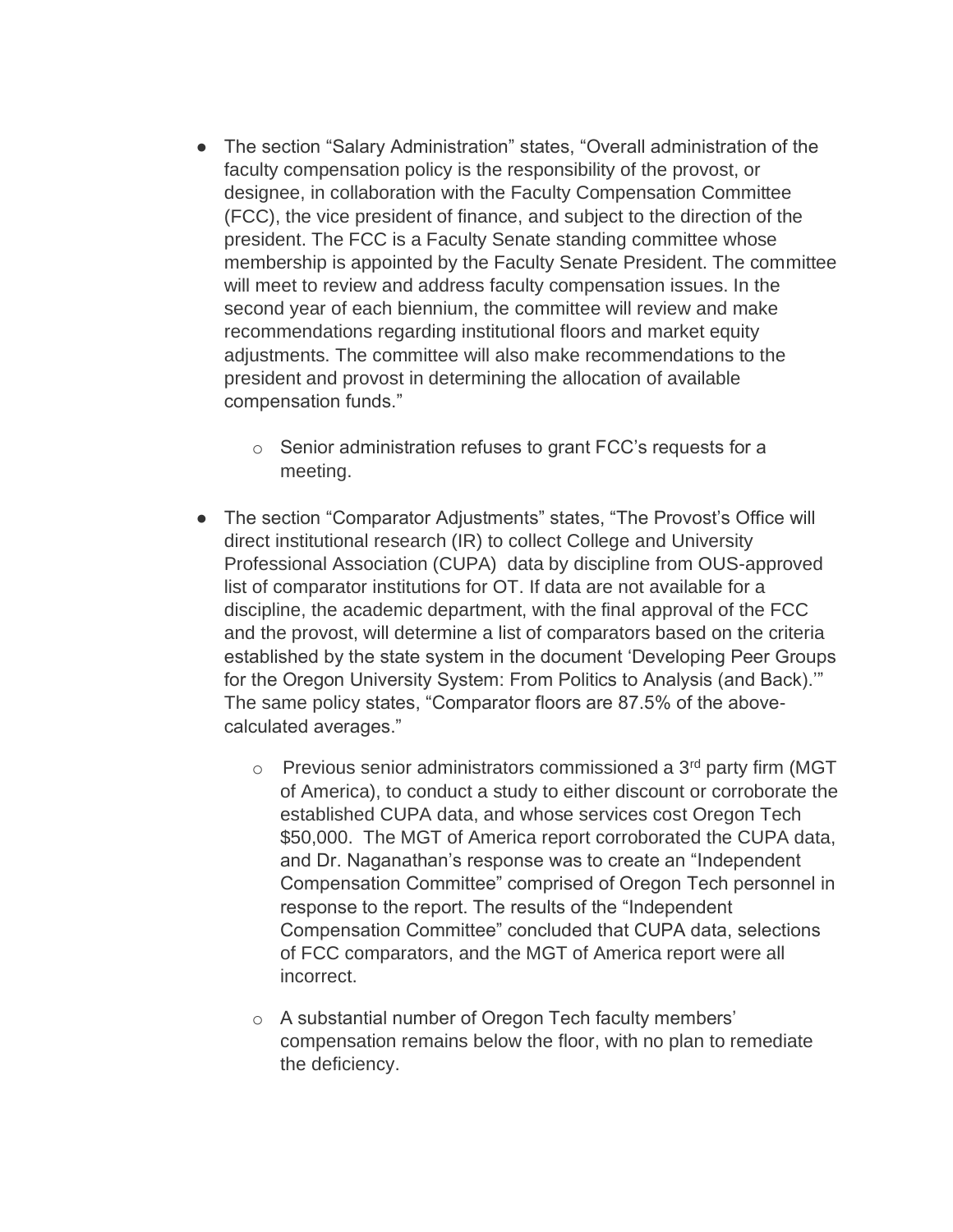o Due to senior administration's refusal to meet with FCC, compensation has stagnated for all faculty.

## 5. [Academic Appointment, Rank and Promotion for Non-Tenure Track Instructional](https://oregontech-my.sharepoint.com/:b:/g/personal/ben_bunting_oit_edu/EWnWVMTWi1RKmsLVwtI30ZcBJLC9RpC2o6Pvfa-8UYFRqQ?e=LNhyXh)  [Faculty OIT-20-046](https://oregontech-my.sharepoint.com/:b:/g/personal/ben_bunting_oit_edu/EWnWVMTWi1RKmsLVwtI30ZcBJLC9RpC2o6Pvfa-8UYFRqQ?e=LNhyXh) (Latest Draft)

• The Faculty Senate committee on Rank, Promotion, and Tenure was charged by SenEx with drafting an appointment, rank, and promotion policy for Non-Tenure Track Instructional Faculty in 2017. RPT completed its charge, the policy was vetted, voted on, and passed by Faculty Senate, and then was rejected by President's Council. Despite increased hiring of NTT faculty over the last four years, Oregon Tech remains without a policy for appointing those faculty and providing them with established rank(s) or pathway(s) to promotion.

# 6. [Faculty Merit Pay OIT-20-016](https://www.oit.edu/sites/default/files/2020/documents/faculty-merit-pay-oit-20-016.pdf)

● President Naganathan's plan to award merit raises disregards established policy. In addition, it fails to adhere to protocol regarding policy changes as stated in the policy [Policy Addition and Revision OIT-01-001.](https://www.oit.edu/sites/default/files/2020/documents/policy-addition-and-revision-oit-01-001.pdf)

## 7. [Board Policy on Operating Budget Fund Balance](https://www.oit.edu/sites/default/files/2020/documents/policy-on-operating-budget-fund-balance-22feb16.pdf)

- Provision 1.1.2 states "Reporting of program revenue cash balances is at a level that provides the Board of Trustees, Legislature, and the public with a complete, consistent and transparent understanding of end-of-year balances."
	- o The lack of shared governance with respect to financial and budget planning issues has led to the misallocation of resources. In particular, the administration has used ad-hoc mechanisms to set budget priorities in a way that excludes faculty input, rather than using existing policies and mechanisms for budgeting that provide for a faculty voice.
- Provision 1.1.1 states "Oregon Tech has the necessary flexibility to manage program revenue accounts to meet cash flow needs throughout the year, financial commitments, plans, and goals."
	- o There continues to be no coherent plan to address our ongoing budget deficits beyond increasing student numbers and raising tuition yet again.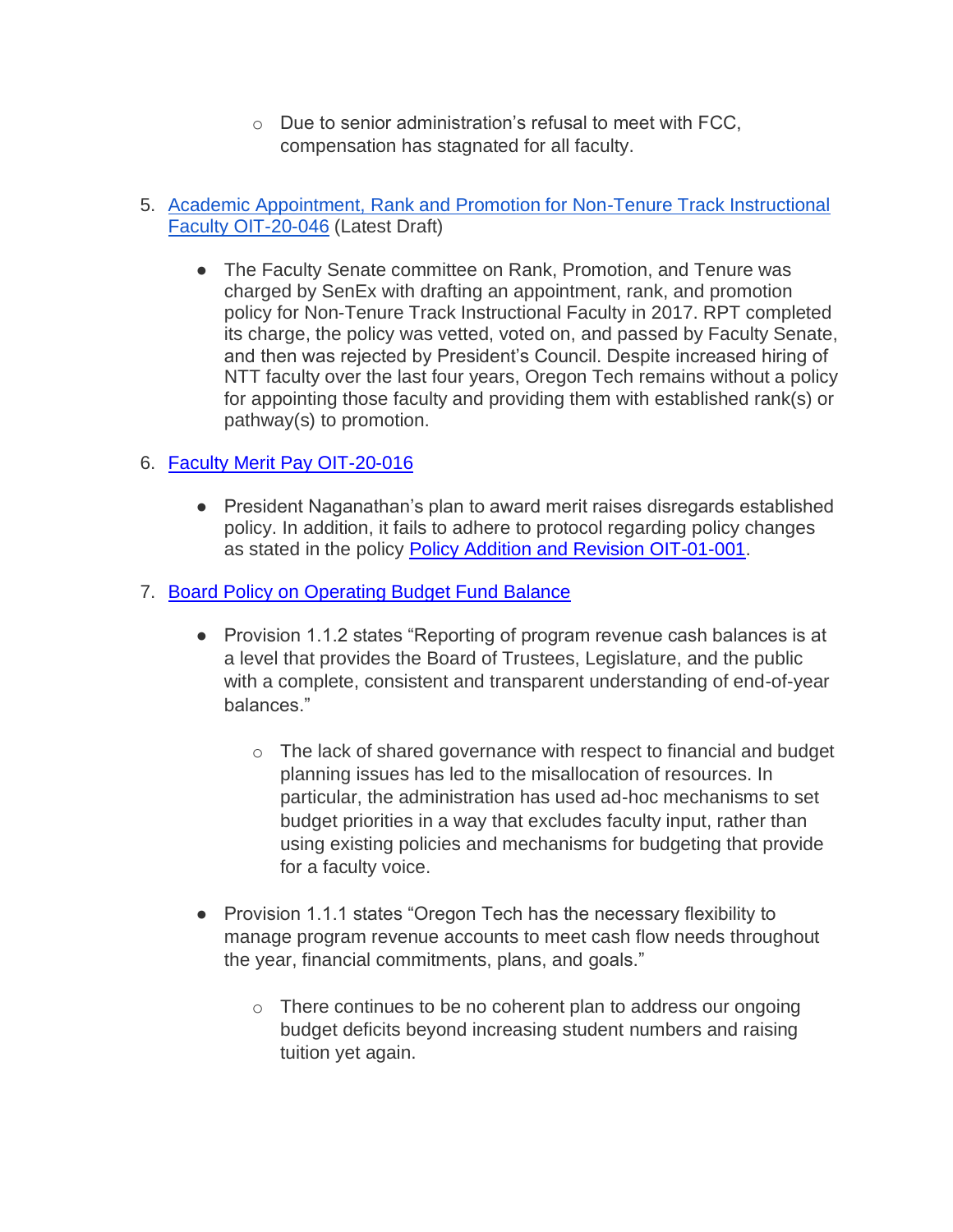- o There continues to be no contingency planning for an economic recession and/or cuts in funding by the State of Oregon.
- 8. [Administrative Compensation Plan OIT-20-044](https://www.oit.edu/sites/default/files/2020/documents/administrative-compensation-plan-oit-20-044.pdf)
	- Unclassified, Administrator Base Salary increases from \$7,373,355 (FY 2017) to \$10,180,449 (FY 2020)
	- Unrestricted salary increases to the President's direct reports that outpaced COLAs by orders of magnitude.

## **Examples of Lack of Commitment to Shared Governance as Established by the Board of Trustees Resolution No. 15-2 "A RESOLUTION ON SHARED GOVERNANCE AT OREGON INSTITUTE OF TECHNOLOGY" [Resolution 15-2](https://www.oit.edu/sites/default/files/2020/documents/15-2-shared-governance-signed.pdf)  [Shared Governance](https://www.oit.edu/sites/default/files/2020/documents/15-2-shared-governance-signed.pdf)**

- 1. Proposed creation of the Associate Dean positions
	- No Faculty Senate input in this decision. There was also a lack of clear position duties for the Associate Deans as well as a lack of evidence of need. The last time Oregon Tech went through major leadership structure changes, the entire Oregon Tech community was involved in the process and we carefully considered these decisions.
- 2. New Associate/Assistant Vice President Job Titles
	- These positions were all promotions from positions that formerly had the title of director. While the roles remain the same, the title changes came with significant salary increases. According to Dr. Naganathan, this was necessary so that our directors have the same status as their peers at other universities. He often uses the example that a Director of Human Resources from Oregon Tech does not have the same status as an Associate Vice President of Human Resources at Oregon State University and thus cannot interact effectively. There is no evidence to support this claim nor is there any evidence to suggest that our directors were ineffective in the past.
- 3. Denied/ignored request for more detailed information/data
	- FOAC has only been provided high-level financials and has repeatedly requested more detailed information. The committee has requested data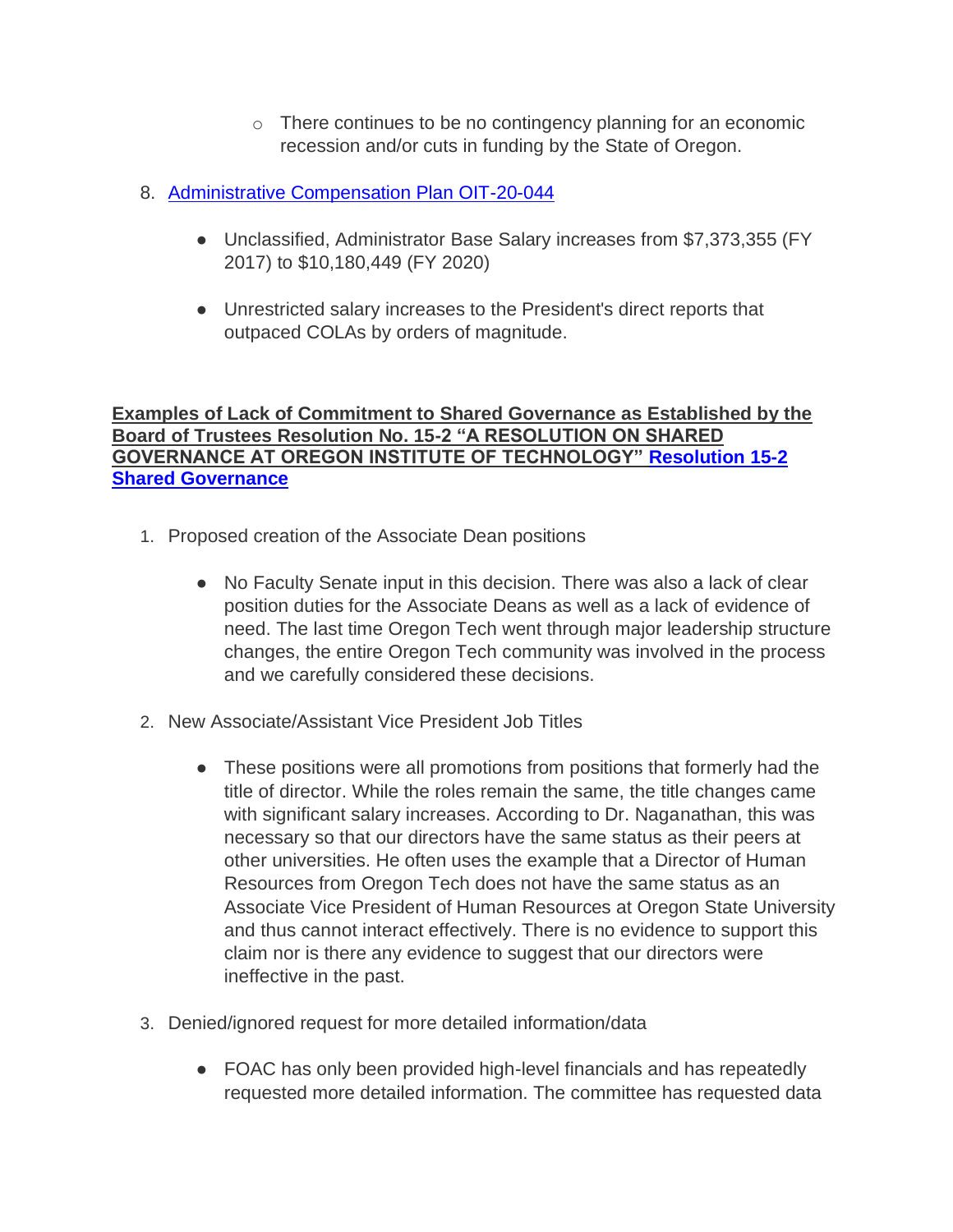on several issues, one being the \$2+million in salary savings this year and similar for prior years that seems to be coincident with both the senior admin raises and budget deficit, with no response.

- 4. Ignoring the recommendations of hiring committees
	- Senior administrators have been hired outside of the university's established hiring procedures, and contrary to the input of their respective hiring committees.
- 5. Creation of new positions and then appointing people to them with disproportionate raises
	- As just one example, a position originally titled "Secretary to the President", was revised to be the "Senior Advisor to the President." This position was not advertised, no search was performed, no additional credentials or education were required, and the individual was appointed by Dr. Naganathan.
	- The Portland-Metro Director of Academic Affairs was appointed without a competitive search process.
- 6. Disregard for 2018 CEET Visioning Report
	- "The responsibilities of the Facilities Planning Commission are 1) to recommend to the President the priority for building construction, remodeling, and optimal building utilization during master planning efforts, 2) advise on major changes in the use of space, and 3) to review requests for additional space and equipment which would become a part of the building inventory." This is taken from the charter of the Facilities Planning Commission, which did not meet as part of this process.
	- The original plan for the building included a student common space and café in what is now a 3,000 square foot conference room. Instead of this space being used daily for student collaboration and sharing, it will be used infrequently for important meetings and events approved by the president.
	- The president's 1,800 square foot office suite, originally slated to be a student entrepreneurial space, was reappropriated without the input of faculty of the Facilities Planning Commission.
	- If you combine the president's office with the conference room area, it is twice the size of classroom space in the building at 4,800 square feet. This is deeply concerning given the current difficulty scheduling classroom space on the Klamath Falls campus. With the president now directly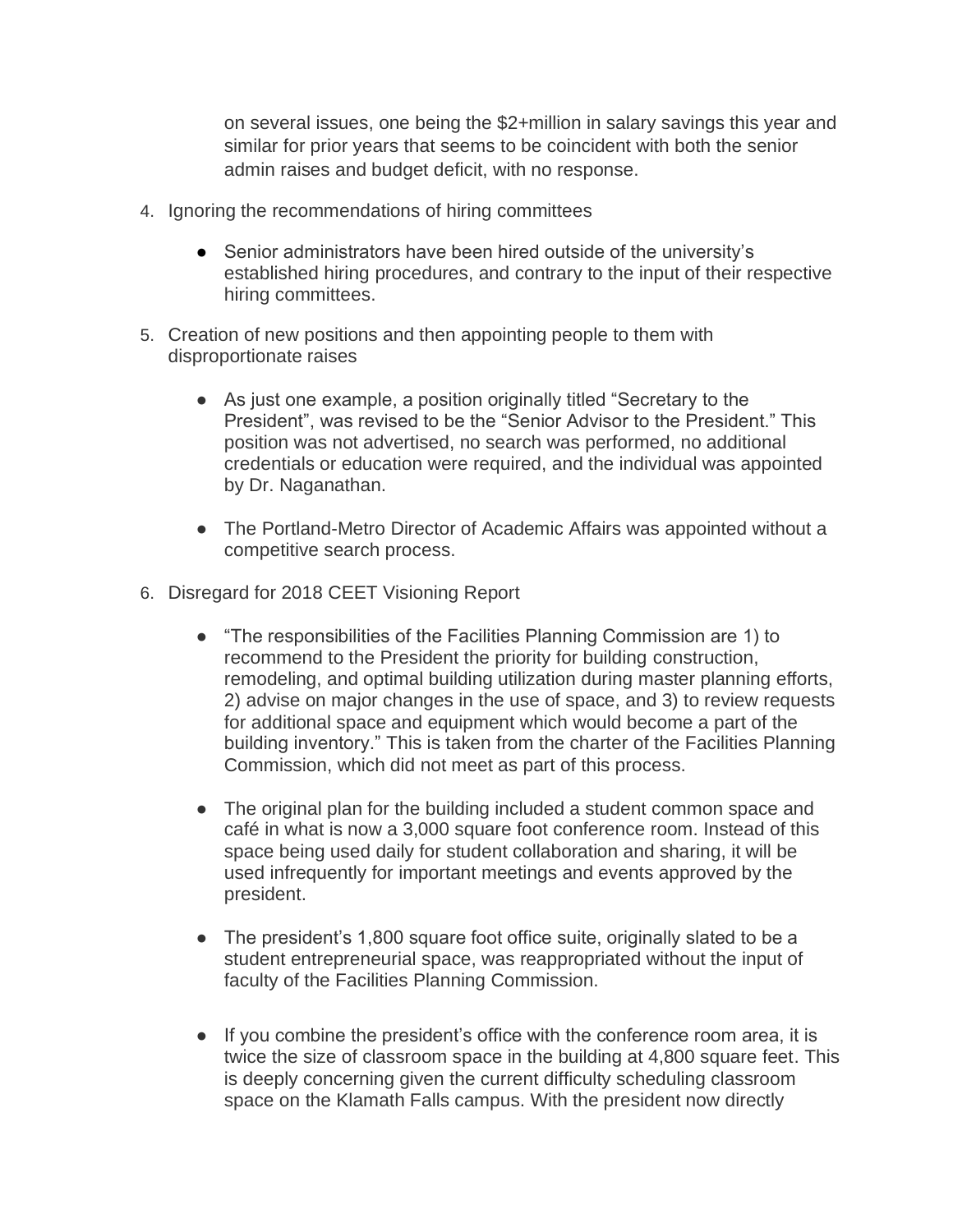controlling the use of 16% of the usable space on the main floor of the CEET, this is clearly a departure from the vision and defined purpose of this building.

- The new plan minimizes space for "The Garage"/Entrepreneurial Lab, which also impacts usable space for other labs. The Garage was featured in [the CEET groundbreaking "virtual ceremony"](https://www.oit.edu/ceet-groundbreaking) (around 2:00) and is still posted on the Oregon Tech website to solicit funds for the building, despite having been eliminated as a result of space being allocated for the President's office move.
- 7. Examples of Unclassified Administration Salary Increases
	- Senior Advisor to the President: 66%
	- Senior Executive Assistant: 12%
	- Vice President of Finance: 30%
	- Vice President of Student Affairs: 21%
	- Associate Vice President of Strategic Enrollment Management: 40%

 $\circ$  Though this position is currently not filled, this increase was implemented before the position was vacated.

- Acting Director (while searching for an Associate Vice President) of Human Resources: 34%
- Assistant Vice President of Government Relations: 77%

o Though this position is currently not filled, this increase was implemented before the position was vacated.

- Assistant Vice President of Financial Operations: 47%
- 8. President's office spending increased 70% from 2017 to 2020, without consultation with FOAC regarding necessary budget details.
	- Budget increases to student success, College of ETM and HAS, were less than 20% during this same period.
- 9. Kernot Stokes report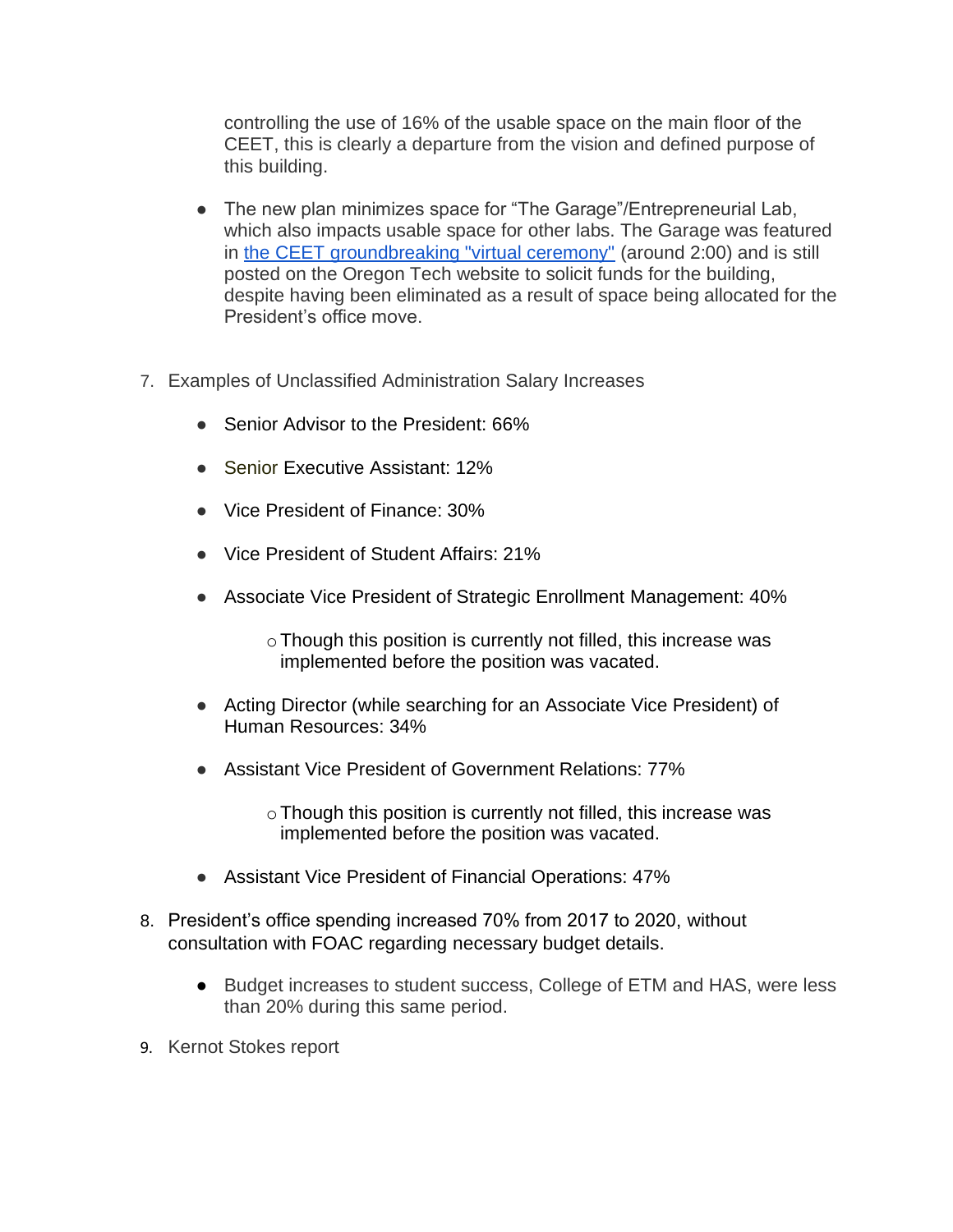● Audit of the Student Projects and Grants was completed in April of 2020. 13 significant findings, 5 observations, and 6 process improvements were identified. These findings have not been meaningfully addressed.

### 10. Unmet and/or abandoned goals

- Stated enrollment goal of 7,500 students by 2028 without an overarching plan.
- Grow diversity, equity, and inclusion.

oNot met (no partnership with Latino organizations and communities created, no international student recruitment).

● Modernize general education component.

oEssential Studies renovation abandoned.

● Establish the Faculty Innovation Center.

oAbandoned.

● Invest in talent.

 $\circ$  No evidence that this goal is being met in terms of faculty recruitment.

● Pilot formalized mentoring and professional development programs.

oAbandoned.

● Create facilities master plan.

oAbandoned.

### **Examples of Failure to Execute Responsible Fiscal Management of Oregon Tech Monetary, Capital, and Human Resources**

- 1. Faculty positions have been cut/not replaced and many more have been changed from tenure track to non-tenure track (i.e., one department has lost 1.5 faculty positions, 1 position has been changed to NTT, and now they must work 129 WLU in overload just to teach the curriculum across both campuses).
- 2. Request for funds from the 2017-19 OREC budget \$223,000 carry-over has been blocked for the last 2 years, preventing its use in some high-impact applied research projects. Each time different reasons were given from VP Fox, with the